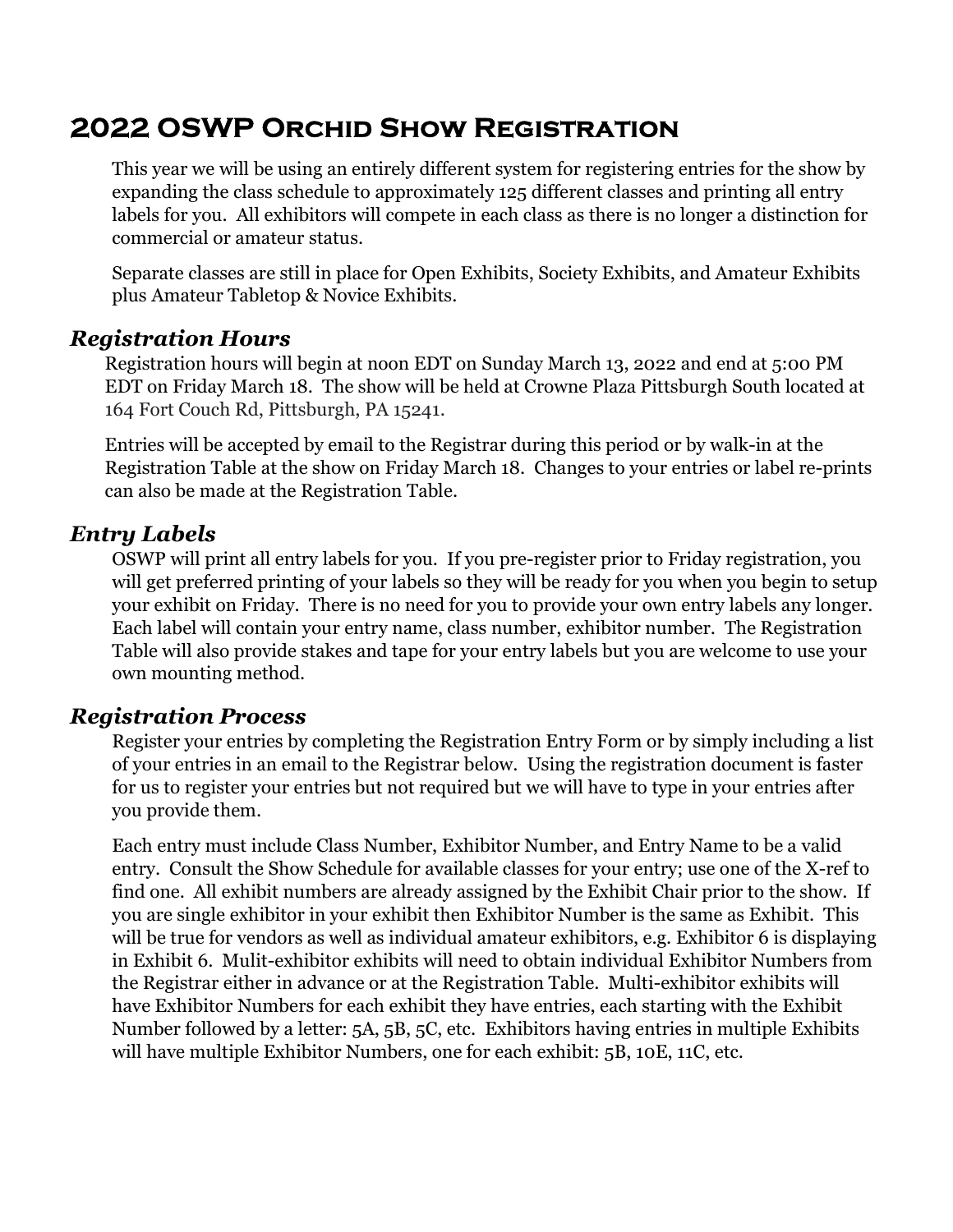| <b>CLASS</b> | <b>EXHIBITOR</b> | <b>ENTRY</b>                                                            | <b>Not</b><br>For<br><b>AOS</b> |
|--------------|------------------|-------------------------------------------------------------------------|---------------------------------|
|              | $\overline{2}$   | Open Exhibit 25 sq-ft                                                   |                                 |
| 83           | 11B              | Odontioda Rustic Shadows x (Odontioda Mallee x Odontioda Harry Baldwin) |                                 |
| 22           | −                | Rth. Young Min Orange 'Golden Satisfaction' AM/AOS                      |                                 |

- Entry of Exhibit is eliminated as it begins every Exhibitor Number.
- Any mark in "Not For AOS" will display it on the label and will cause the AOS Judges to overlook the entry only for AOS judging, otherwise leave blank.
- "Specimen Class" is the only plant class allowing dual entry (can also enter in a genus plant class) but does require an additional entry registration for Class 113.
- All entries are considered "eligible for AOS judging" and incur any associated costs if awarded by the AOS Judging Team. If not desired or not eligible for AOS Judging, the exhibitor is required to designate each such entry as "Not for AOS Judging" as stated in the Show Rules & Regulations. According to the AOS Rules for Exhibition, any plant previously displayed in an AOS-sanctioned show with its current flowers is deemed AOS-judged even if not pulled for judging.

# Step-By-Step Registration

- 1. Obtain your Exhibit number from the Registrar or from your exhibit contact.
- 2. Get your Exhibitor Number but only if you are in a multi-exhibitor display, if not, use the number received in Step 1.
- 3. Determine the class for each entry and include in your registration list: Entry Name, Class, Exhibitor Number, Not For AOS (leave blank unless pertinent) for as many entries as you wish to enter. Use the X-ref Lists to assist.
- 4. Compile your list of entries and email to the Registrar below using simple text or using the Registration Entry Form.
- 5. The Registrar will acknowledge receipt of your list.
- 6. If all of your entries are accepted, entry labels will be available for you at the Registration Table at the show.

## Entry Name Guidelines

Orchid Registration databases have made most hybrid registration commonly available. Parent information for hybrids only need be provided if additional information is known like clonal names or awards on parents otherwise simple hybrid names are just fine.

Some examples showing how much information to include from your label.

## Open Exhibit 25 sq-ft

Amateur Tabletop Exhibit

Dendrochilum wenzellii or Dendrochilum wenzellii 'Dave' if specified.